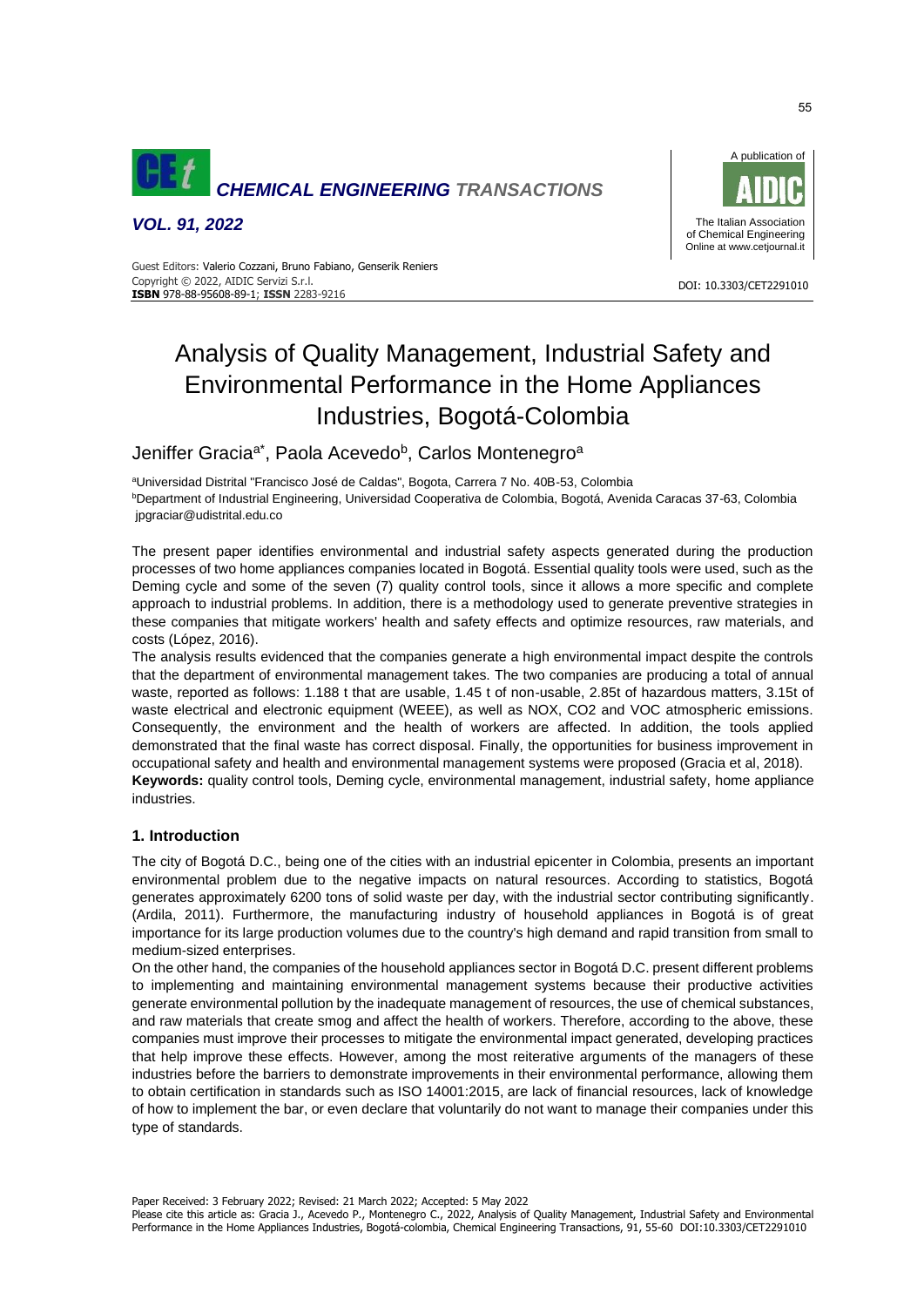When companies are not certified in environmental management systems and safety and health at work, it triggers a series of undesirable effects in the medium term as; low-quality processes, instability in customer relations, lower profitability, limitations to do business with large companies, losing the opportunity to be recognized for controlling the environmental impact.

Considering the importance of this issue for companies' sustainability, the District Secretariat of Environment of Bogota D.C. provides free support to industries to strengthen environmental self-regulation through the District Environmental Excellence Program PREAD, which requires rational use of natural resources and elimination of any pollutant load. This program encourages and gives reputational and economic benefits to registered companies, mitigating their pollution and contributing to the environment.

This contribution is the result of the research carried out in two companies of the household appliances sector in Bogotá, D.C., registered in the PREAD program. Written in the PREAD program, significant environmental impacts were analyzed. Furthermore, the causes that led these companies to fail to maintain environmental management systems and health and safety at work were evaluated, to formulate solution strategies for these industries to improve their performance and subsequently achieve certification. For this purpose, the authors applied quality management tools and cleaner production tools to analyze environmental and health problems associated with companies in the household appliances sector. Additionally, to solve the issues explored in the industry's understudy, it was necessary the design specific strategies for continuous improvement.

# **2. Materials and methods**

The present study was conducted in two industries of the household appliances sector voluntarily enrolled in the District Environmental Excellence Program (PREAD) in Bogotá D.C. Applying the Kaizen method and using the "PDCA" approach: Plan, Do, Check, and Act (Alvarado and Pumisacho, 2017), the following techniques were developed: The diagnostic stage identified the leading environmental aspects, critical points of waste and forms of residual pollution in the companies of the study using cleaner production tools, such as flow analysis, Eco-balances, Ecomaps and the Matrix Material, Energy, Waste- MED (Van Fan, et al., 2020) developed during several visits to the companies using checklists and interviews with key personnel, through which information was obtained from the development of the production process. Secondly, once the primary sources of contamination and generators of affectation to the health of workers were identified, the state of implementation of environmental management and aspects related to occupational health and safety in these companies was analyzed, for which quality tools such as cause, and effect diagram and affinity diagram were elaborated. Finally, the necessary improvement actions were established for the studied companies using the Failure Mode and Effects Analysis (FMEA) methodology.

# **3. Results and Analysis**

# **3.1 Diagnosis of critical points of the production processes**

The study starts with formulating two cleaner production tools for the two companies studied: Process Flow Analysis, Material Energy Waste Matrix - MED, Eco balance, and Ecomaps. The tools show that their final waste is being disposed of correctly. However, the information obtained during the visits shows a high environmental impact despite the environmental management department's controls. The two companies generate a total annual waste: 1.188t of usable waste, 1.45t of non-usable waste, 2.85 t of hazardous waste, 3.15t of WEEE, and atmospheric emissions: NOX, CO<sub>2</sub> and VOC.

The results are also in line with those of the study on the life cycle of desktop computers in China by Duan et al. in 2008, which revealed the problems associated with greenhouse gas emissions and energy consumption from computer production. Figure 1 shows the graphical scheme of the Eco balance (Murakami, et al., 2019) to produce 18000 desktop computers.

# **3.2 Application of quality tools**

To find the root causes of the study's most recurrent environmental management and occupational health and safety problems, companies and their possible opportunities for improving quality tools were necessary, such as the cause-and-effect diagram and affinity diagram. (Gutiérrez, 2010)

56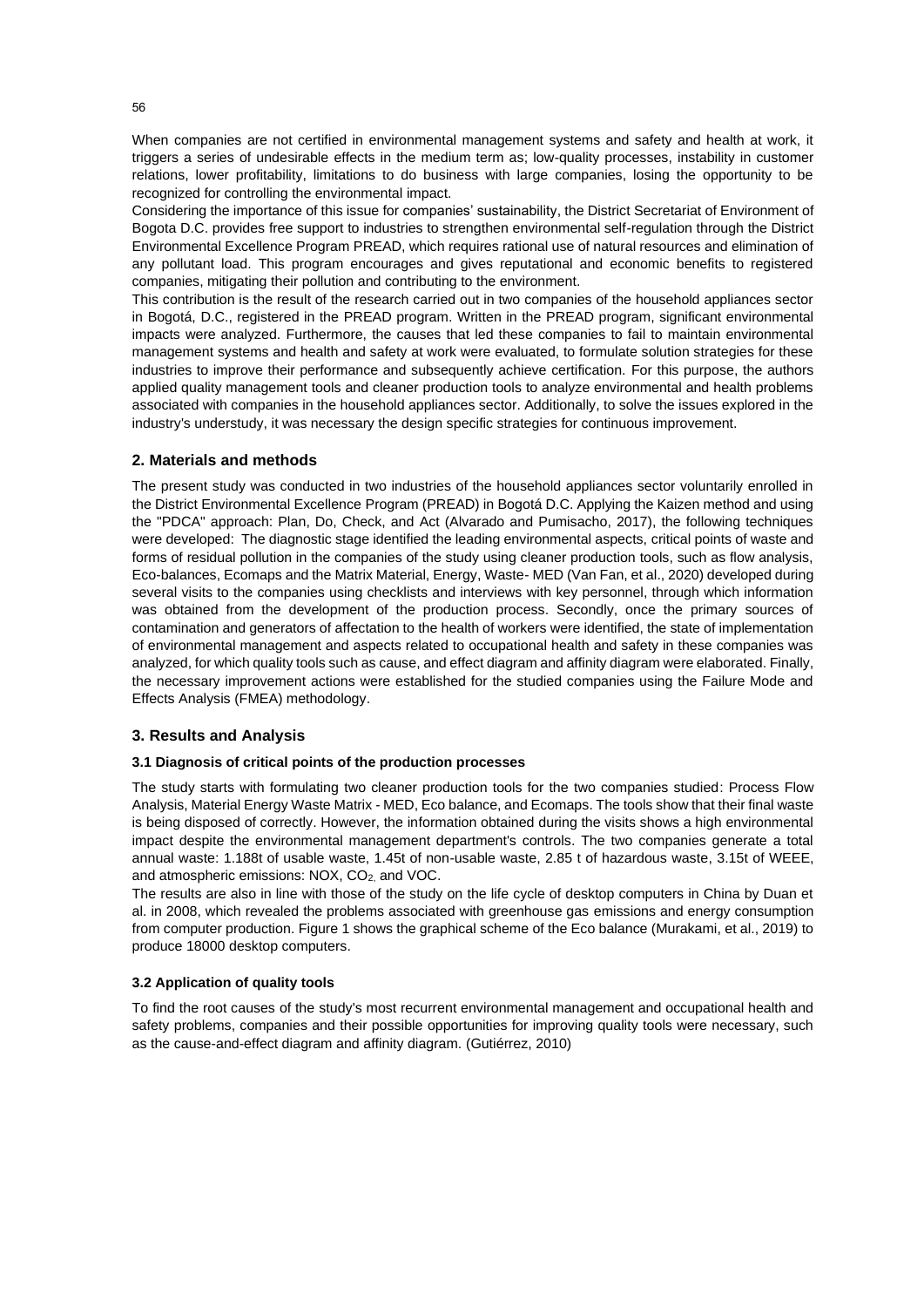

*Figure 1: Encamping manufacture and assembly of 18000 desktop computers*

By analyzing the environmental impacts of the manufacture and assembly of 18,000 desktop computers, it was possible to detail the input and output elements of the process, identifying the leading causes of pollution, on which the company should focus its integrated management strategies. These results are consistent with the life cycle analysis study of desktop computer display production, conducted by Socolof, Overly, and Geibig in 2005, where high environmental impacts related to energy consumption, toxic waste generation are highlighted as necessary. Based on Ishikawa's (1986) PCDA (Plan, Do, Check, Act) cycle, a fishbone diagram was developed to capture all the possible causes of the problem graphically and was constructed following the method described in Camison et al., (2006). Figure 2 shows the application of the Ishikawa diagram (Abbasi, et al., 2020) to analyze the impacts generated to the environment and the health of individuals by the manufacture and assembly of desktop computers.



*Figure 2: Cause and effect diagram of desktop computer production*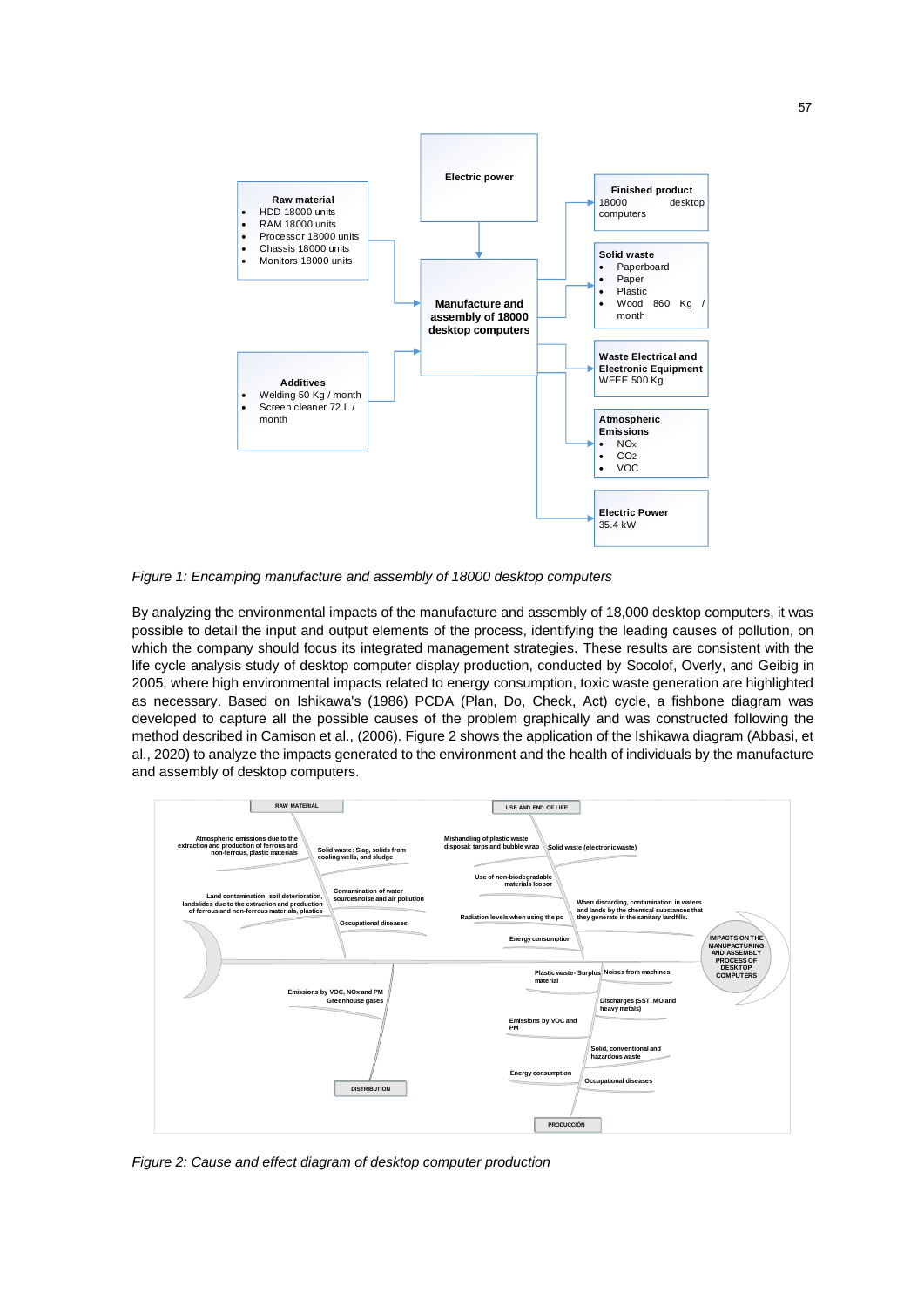Figure 3 details the affinity diagram that was built together with the staff of the organizations participating in the study and where ideas for improvement solutions to the main problems of greater complexity emerged, designed to contribute more to the sustainability of technology companies, to reduce the effects of lead, arsenic, mercury, copper, (Escolar,2018; Marmo & Dansi, 2018) chromium and gases such as carbon trifluoride used in plasma screens.

The affinity diagram was used, as it is a tool that synthesizes a set of verbal data (ideas, opinions), grouping them according to the relationship they have with each other; for this purpose, work sessions were held with the companies' collaborators, and brainstorming sessions were carried out. This tool is based on the principle that many of these data are related so that they can be gathered under a few general ideas, and therefore, it is used in the public planning stage of the Integrated Management System. This tool was applied because it is very effective when the problem is complex and was carried out following the methodological steps of (Vilar, 1998; Straker, 1995). Thirty-five employees actively participated in the brainstorming sessions and completed the survey questionnaires.



*Figure 3: Affinity Diagram for Environmental Risks and Occupational Safety and Health for the production of desktop computers*

### **3.3 Corrective action analysis**

The industries of household appliances studied must apply corrective actions in all anomalous situations found to stop generating negative impacts on workers' health and environmental impacts. On the other hand, the not correction will increase distancing them from the possibility of demonstrating better ecological and occupational performance and thus achieving certifications of international standards. To correct this situation was necessary to develop a Failure Mode Analysis and the effects of the process (Fernandez, 2019).

Table 1 presents the FMEA performed for desktop computers' manufacturing and assembly process. For calculating the risk priority number RPN, the following scale includes 1 to 3 low, 4 to 6 medium, 7 to 9, high, and 10, extreme. The RPN multiples each failure mode and effect's severity, occurrence, and detection rating.

The household appliance manufacturing sector presents opportunities for improvement in the implementation of eco-design, which promotes preventive control from the beginning of the product life cycle. (Hoof, 2015). As for the physical facilities of their production plants, the suggestion is to invest with a view to savings, obtaining not only economic but also environmental benefits, with changes such as the implementation of solar panels for power supply in the luminaire, a physical restructuring with improvements in ventilation systems and access to natural light, high-tech machinery that mitigates the carbon footprint.

Furthermore, as an opportunity for improvement, it is advisable to have early management of their suppliers to identify in a preventive way the ecological line that manages their inputs and materials of the main product to be manufactured by the companies studied. In addition, implementing preventive programs to continuously promote the inclusion of employees training on the classification and disposal of waste leads the staff to generate an ecological commitment within their role in the company and self-care and prevention of occupational diseases.

58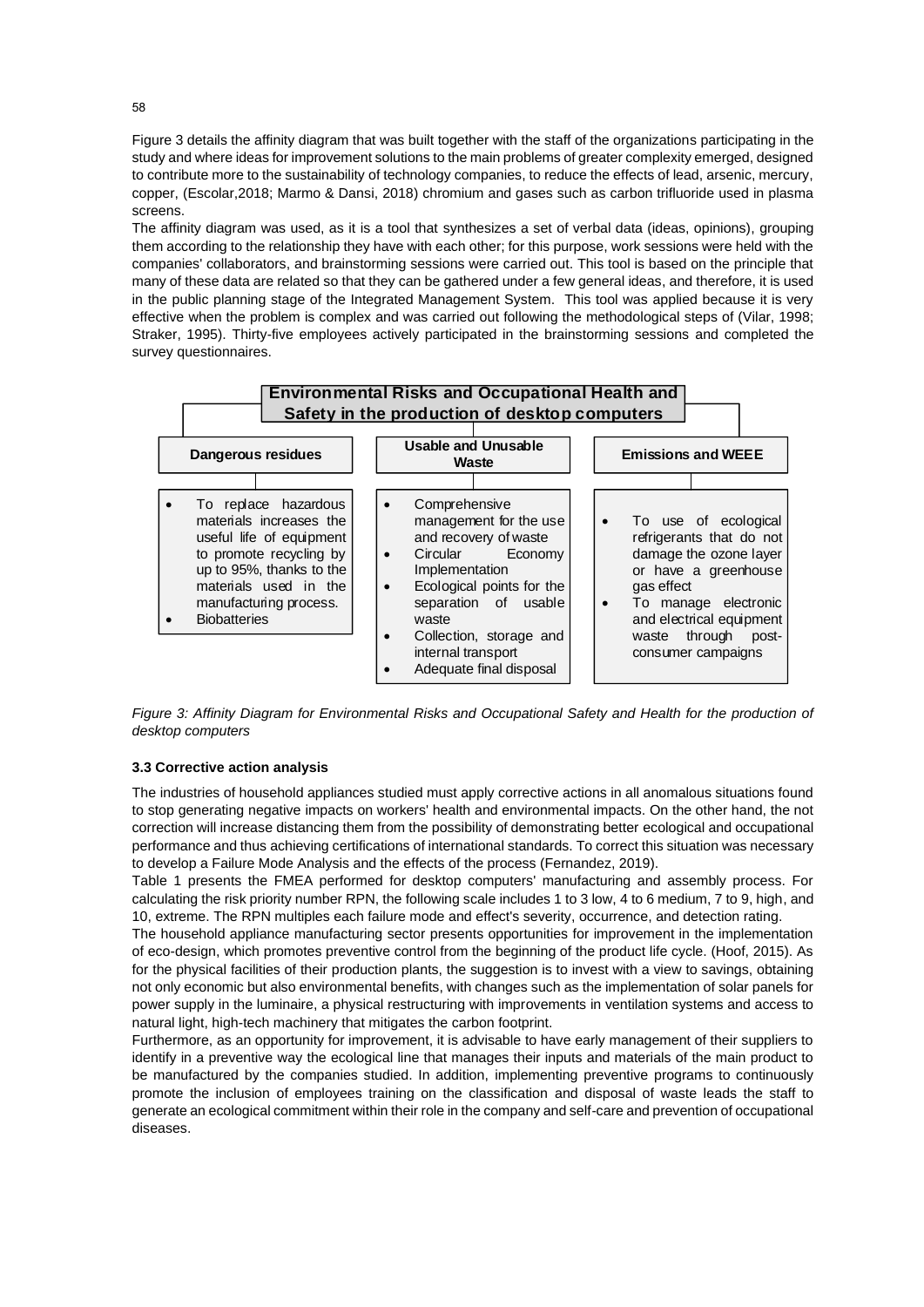| <b>Failure mode</b>                                                                                                  | <b>Failure</b><br><b>Effect</b>                                           | <b>Causes</b>                                                                                                             | <b>Proposed</b><br>control                                                                                                                                          |    | <b>Severity Occurrence Detection</b> |                | <b>Risk</b><br><b>Priority</b><br><b>Number</b> |
|----------------------------------------------------------------------------------------------------------------------|---------------------------------------------------------------------------|---------------------------------------------------------------------------------------------------------------------------|---------------------------------------------------------------------------------------------------------------------------------------------------------------------|----|--------------------------------------|----------------|-------------------------------------------------|
| Equipment<br>generated<br>noise                                                                                      | <b>Noise</b><br>pollution                                                 | effects<br>Adverse<br>on the physical,<br>mental.<br>and<br>hearing health of<br>the operators.                           | To<br>use<br>corresponding<br>protective<br>equipment.<br>Maintenance<br>in<br>noise control.                                                                       | 5  | 6                                    | 5              | 150                                             |
| Consumption of<br>materials<br>raw<br>and inputs                                                                     | Use of<br>natural<br>resources                                            | Depletion<br>οf<br>natural resources                                                                                      | To<br>buy<br>raw<br>materials<br>that<br>help<br>conserve<br>natural<br>resources.                                                                                  | 8  | 8                                    | $\overline{7}$ | 448                                             |
| Water<br>consumption                                                                                                 | Use of<br>natural<br>resources                                            | Depletion<br>οf<br>natural resources                                                                                      | Water-saving and<br>efficient<br>use<br>program                                                                                                                     | 4  | 5                                    | 3              | 60                                              |
| Electric<br>power<br>consumption                                                                                     | Use of<br>natural<br>resources                                            | Depletion<br>οf<br>natural resources                                                                                      | Energy-saving<br>and efficient use<br>program                                                                                                                       | 9  | 9                                    | 8              | 648                                             |
| Extraction<br>and<br>of<br>processing<br>raw<br>(ferrous,<br>non-<br>ferrous,<br>precious,<br>and<br>plastic metals) | materials Atmosphe<br>ric<br>emission                                     | They emit toxic<br>gases and vapors<br>that are harmful<br>the<br>to<br>environment and<br>health<br>οf<br>the<br>workers | Continuous<br>monitoring                                                                                                                                            | 9  | 9                                    | 9              | 729                                             |
| Emissions<br>VOC, CO <sub>2</sub>                                                                                    | by Atmospher<br>ic emission                                               | Respiratory<br>diseases.<br>Degradation<br>οf<br>the ozone layer                                                          | To make strategic<br>plans to control<br>gases                                                                                                                      | 7  | 8                                    | 4              | 224                                             |
| Solid waste                                                                                                          | Contamina<br>tion of soil,<br>water<br>sources,<br>and<br>groundwat<br>er | Deterioration<br>οf<br>and water<br>soil<br>quality. Decrease<br>in the useful life of<br>landfills.                      | To<br>adapt<br>environmental<br>policy guidelines<br>for the integral<br>management of<br>solid waste. Use<br>biodegradable<br>materials. Give<br>good use of reuse | 10 | 10                                   | 10             | 1000                                            |
| Sewage water                                                                                                         | Contamina<br>tion of soils<br>and water<br>sources                        | The quality of the<br>environment<br>decreases.<br>Health<br>illnesses<br>of workers                                      | To implement a<br>wastewater<br>treatment<br>plant.<br>Rainwater<br>harvesting<br>system                                                                            | 6  | 8                                    | 6              | 288                                             |

*Table 1: Failure Mode and Effects Analysis (FMEA) desktop computer manufacturing and assembly process*

## **4. Conclusions**

Appliance companies in Bogota should use methods and techniques to prevent and minimize environmental impacts based on the design of processes and technologies available for waste treatment (Boltic & Ruzic, 2013). The difficulty evidenced that companies have to maintain an environmental management system within their processes (Colin C.J., et.al, 2014), so you must generate production strategies that optimize resources and reduce production costs caused by waste. It is of great importance to maintain a culture of good manufacturing practices that create greater welfare for workers and contribute to companies in this sector to formulate, implement and maintain environmental management systems ISO 14001.